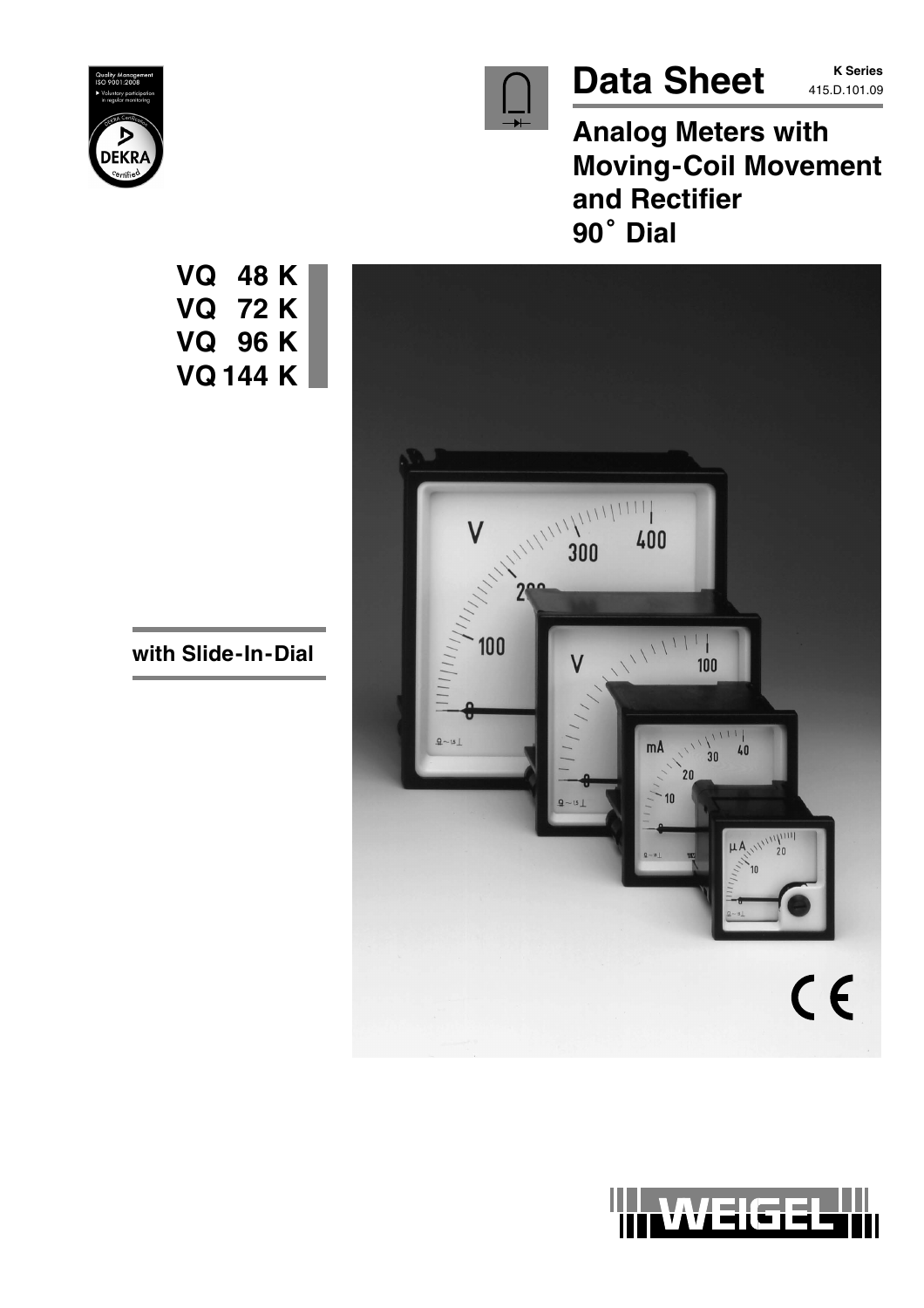## **Application**

The moving-coil rectifier meters **VQ 48/72/96/144 K** (K series) housed in moulded thermoplastic cases are used for the measurement of sinusoidal AC currents and voltages.

Moving-coil rectifier instruments measure average values and are scaled to indicate r.m.s., assuming a sinusoidal wave form.

The instruments are suitable to be mounted in switchboards, control panels, machine tool consoles and mosaic panels. The bezel, the glass window and the dial can be easily exchanged on-site.

## **Movements**

Self–shielding moving-coil movements with core-type magnet and pivot suspension. Spring loaded jewel bearings for vibration and shock resistance.

## **Mechanical Data**

| case details              | moulded square case suitable to be mounted<br>in control / switchgear panels, machine tool<br>consoles or mosaic panels, stackable |                                             |          |                 |
|---------------------------|------------------------------------------------------------------------------------------------------------------------------------|---------------------------------------------|----------|-----------------|
| material of case          | polycarbonate thermoplastics,<br>flame retardant with UL rating of $94 V - 0$                                                      |                                             |          |                 |
| material of window        | glass $\blacktriangleright$                                                                                                        |                                             |          |                 |
| colour of bezel           |                                                                                                                                    | black (similar to RAL 9005) $\blacklozenge$ |          |                 |
| position of use           | vertical $\pm 5^{\circ}$ $\bullet$                                                                                                 |                                             |          |                 |
| panel fixing              | screw clamps                                                                                                                       | or spring clamps (except VQ 144 K)          |          |                 |
| mounting                  |                                                                                                                                    | stackable next to each other                |          |                 |
| panel thickness           | $\leq$ 40 mm                                                                                                                       |                                             |          |                 |
| terminals                 | hexagon studs, M4 screws and<br>wire clamps E3                                                                                     |                                             |          |                 |
| <b>dimensions</b> (in mm) | VQ 48 K                                                                                                                            | VQ 72 K                                     | VQ 96 K  | <b>VQ 144 K</b> |
| hezel                     | 48<br>п                                                                                                                            | 72<br>п                                     | 96<br>п  | 144<br>п        |
| case                      | 42.5<br>п                                                                                                                          | 66<br>п                                     | 90<br>п  | 136<br>п        |
| depth                     | 53                                                                                                                                 | 53                                          | 53       | 53              |
| panel cutout              | □ 45+0.6                                                                                                                           | $\square$ 68+0.7                            | ⊠ 92+0.8 | □ 138+1         |
| weight approx.            | $0.11$ kg                                                                                                                          | 0.15 kg                                     | $0.2$ kg | $0.25$ kg       |
|                           |                                                                                                                                    |                                             |          |                 |

## **Electrical Data**

| measuring unit                                                            | AC voltage or current |                                                                                                                                                                |
|---------------------------------------------------------------------------|-----------------------|----------------------------------------------------------------------------------------------------------------------------------------------------------------|
| frequency range                                                           |                       | voltage 40 Hz  50 Hz  10 kHz<br>current 50 Hz (others on request)                                                                                              |
| overload capacity (acc. to DIN EN 60 051-1)<br>continuously<br>$5 s$ max. |                       | 1.2 times rated voltage / current<br>2 times rated voltage,<br>10 times rated current                                                                          |
| measurement category CAT III                                              |                       |                                                                                                                                                                |
| operating voltage                                                         |                       | refer to Measuring Ranges                                                                                                                                      |
| pollution level                                                           | 2                     |                                                                                                                                                                |
| enclosure code                                                            |                       | IP 52 case front side<br>IP 00 for terminals without protection against<br>accidental contact<br>IP 20 for terminals protected against<br>accidental contact ♦ |

## **Measuring Ranges**

| <b>AC current</b> | voltage drop approx. | <b>AC voltage</b>    | sensitivity <sup>1</sup> ) |
|-------------------|----------------------|----------------------|----------------------------|
| $10 \text{ mA}$   | 1.7V                 | 6 V                  | 900 $\Omega$ /V            |
| 15 mA             | 1.7V                 | 10 <sub>V</sub>      | 900 $\Omega$ /V            |
| 25 mA             | 1.7V                 | 15 V                 | 900 $\Omega$ /V            |
| 40 mA             | 1.9V                 | 25 V                 | $900 \Omega/V$             |
| 60 mA             | 1.9V                 | 40 V                 | 900 $\Omega$ /V            |
| 100 mA            | 2.0V                 | 60 V                 | 900 $\Omega$ /V            |
|                   |                      | 100 V                | 900 $\Omega$ /V            |
|                   |                      | 150 V                | $900 \Omega/V$             |
|                   |                      | 250 V                | 900 $\Omega$ /V            |
|                   |                      | 400 V                | 900 $\Omega$ /V            |
|                   |                      | 500 V                | $900 \Omega/V$             |
|                   |                      | 600 V <sup>2</sup> ) | 900 $\Omega$ /V            |
| measuring ranges  | operating voltage    |                      |                            |

| <b>AC current</b><br>10; 15; 20; 25; 40; 60; | VQ 48 K |                | VQ 72 K VQ 96 K | VO 144 K        |
|----------------------------------------------|---------|----------------|-----------------|-----------------|
| 100 mA                                       | 150 V   | 150 V          | 150 V           | 150 V           |
| <b>AC voltage</b>                            | VQ 48 K | <b>VO 72 K</b> | VQ 96 K         | <b>VO 144 K</b> |
| 6; 10; 15; 25; 40; 60;                       |         |                |                 |                 |
| 100; 150 V                                   | 150 V   | 150 V          | 150 V           | 150 V           |
| 250 V                                        | 300 V   | 300 V          | 300 V           | 600 V           |
| 400: 500 V                                   | 300 V   | 300 V          | 300 V           | 600 V           |
| 600 V <sup>2</sup> )                         |         |                | 600 V           | 600 V           |

<sup>1</sup>) the resistance values are limited to a tolerance of  $\pm 20\%$  $^{2}$ ) not for VQ 48/72 K

### **Scaling**

| pointer<br>pointer deflection | $090^\circ$ | bar / knife-edge pointer |       |                                            |
|-------------------------------|-------------|--------------------------|-------|--------------------------------------------|
| scale characteristics         | linear      |                          |       |                                            |
| scale division                | coarse-fine |                          |       |                                            |
| scale length                  | 41 mm       | 61 mm                    | 97 mm | VQ 48 K VQ 72 K VQ 96 K VQ 144 K<br>146 mm |

### **Accuracy at Reference Conditions**

**reference conditions**

accuracy class 1.5 according to DIN EN 60 051-1

ambient temperature others DIN EN 60 051 - 1

 $23^{\circ}$ C position of use nominal position  $\pm 1^{\circ}$ input rated measuring value frequency 45 ... 50 ... 65 Hz wave form sinusoidal, distortion factor <5%

#### **influences**

ambient temperature stray magnetic field 0.5 mT

 $23^{\circ}$ C $\pm$ 2K position of use nominal position  $\pm 5^{\circ}$ frequency 40 ... 45...60 ... 100 Hz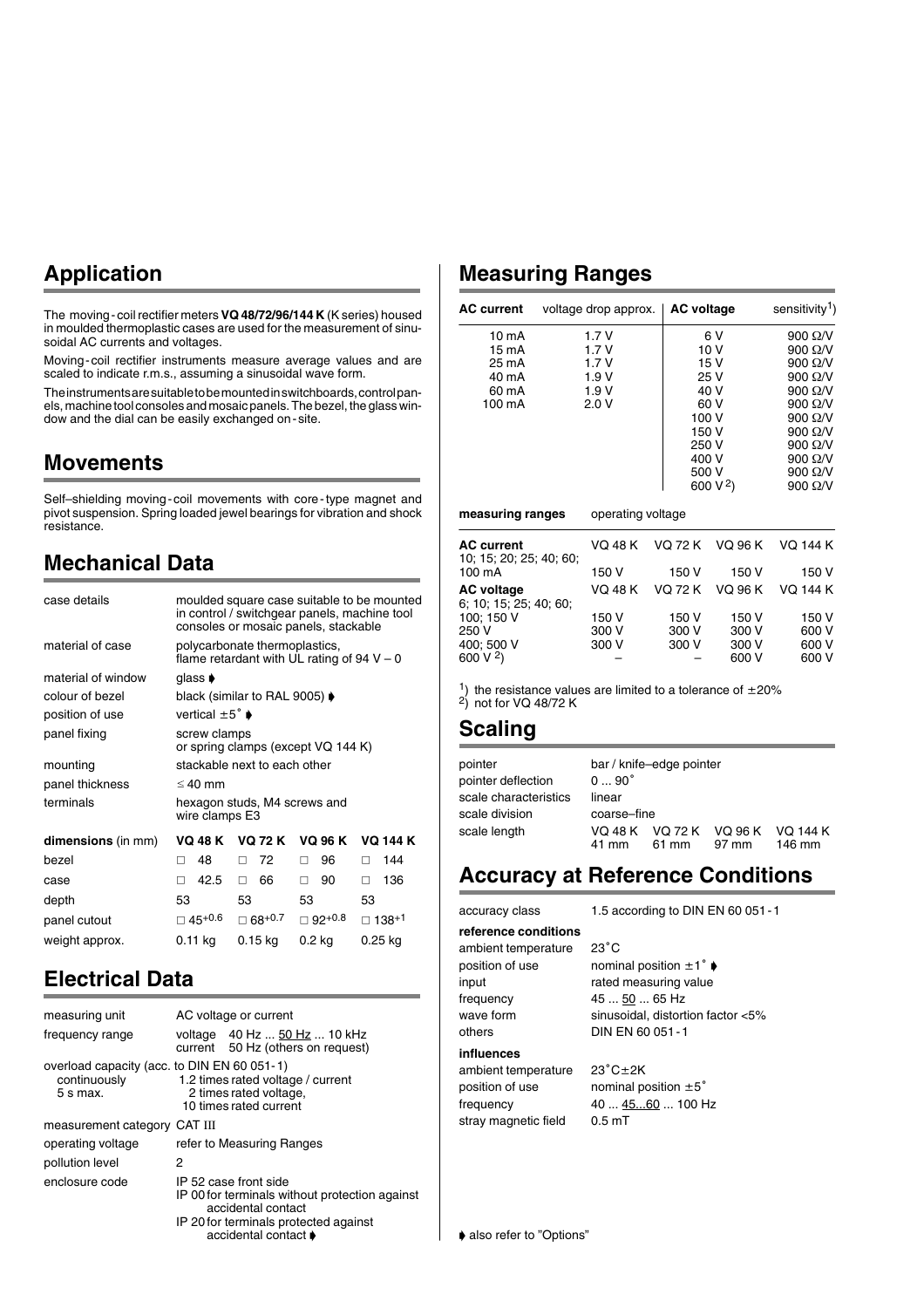

## **Environmental**

climatic suitability climatic class 3 acc. to VDE/VDI 3540 sheet 2 operating  $-10...+55^{\circ}C$ temperature range storage  $-25...+65^{\circ}$ C temperature range relative humidity 75% annual average, non–condensing shock resistance 15 g, 11 ms vibration resistance 2.5 g, 5 ... 55 Hz

## **Rules and Standards**

| DIN 43718            | Measurement and control; front-frames and<br>frontpanels of measurement and control<br>equipment; principal dimensions   |
|----------------------|--------------------------------------------------------------------------------------------------------------------------|
| DIN 43 802           | Line scales and pointers for indicating<br>electrical measuring instruments;<br>general requirements                     |
| DIN 16 257           | Nominal positions and position symbols used<br>for measuring instruments                                                 |
| DIN EN 60 051        | Direct acting indicating analogue electrical<br>measuring instruments and their accessories                              |
| $-1$                 | Part 1: Definitions and general requirements<br>common to all parts                                                      |
| -2                   | Part 2: Special requirements for ammeters<br>and voltmeters                                                              |
| -9                   | Part 9: Recommended test methods                                                                                         |
| DIN EN 60 529        | Enclosure codes by housings (IP-code)                                                                                    |
| DIN FN 61 010-1      | Safety requirements for electrical measuring,<br>control and laboratory equipment<br>Part 1: General requirements        |
| DIN FN 61 326-1      | Electrical equipment for measurement, con-<br>trol and laboratory use - EMC requirements<br>Part 1: General requirements |
|                      | (IEC 61 000-4-3 evaluation criterion B)                                                                                  |
| DIN IEC 61 554       | Panel mounted equipment -<br>Electrical measuring instruments -<br>Dimensions for panel mounting                         |
| VDE/VDI 3540 sheet 2 | reliability of measuring and control<br>equipment (classification of climates)                                           |

## **Options**

### **case**

| window                | non-glaring glass                                                                |
|-----------------------|----------------------------------------------------------------------------------|
| colour of bezel       | gray (similar to RAL 7037)                                                       |
| index marking pointer | red, front adjustable                                                            |
| position of use       | on request 15165°                                                                |
| marine application    | non-certified or<br>with approbation by "Germanischer Lloyd"<br>(except VQ 48 K) |
| dial                  |                                                                                  |

non–calibrated with dial symbols scale division 0 ... 100% and figuring additional figuring on request

blank dial pencil–marked on initial and end values

linear scale division non–standard captions on request additional lettering on request e.g. "generator"



## Data Sheet **Allect K** Series

# **K Series**

# **Analog Meters with Moving-Coil Movement <sup>90</sup> Dial and Rectifier**

coloured marks red, green or blue for important scale values coloured sector red, green or blue within scale division logo on the dial none or on request

#### **others**

resistance

increased sensitivity  $4 k\Omega/V$  for voltmeters 6 ... 600 V 10 k $\Omega$ /V for voltmeters 6 ... 150 V adjustment of  $t_0 \pm 1\%$  at 23 $^{\circ}$ C

#### **terminal protection against accidental contact**

full–sized rear cover (except direct–connected ammeters > 25 A), protective sleeves to go on hexagon studs and M4 screws with wire clamps E3

## **Connections**

### **AC voltage**



**AC current**



## **Dimensions**



**b** 42.5 66 90 136 **c** 53 53 53 53